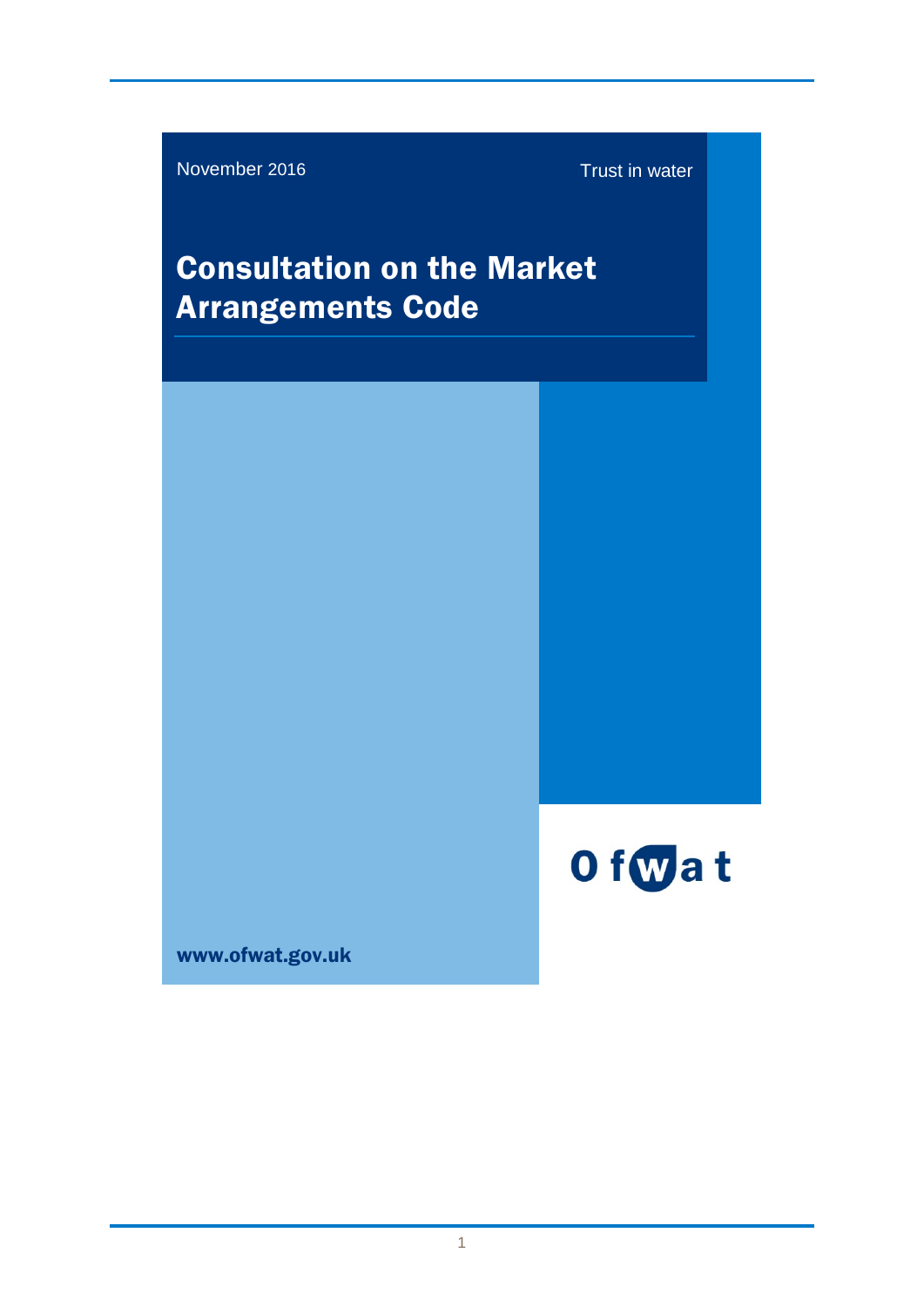### <span id="page-1-0"></span>About this consultation

At the moment only a small number of business, charity and public sector ("business") customers across England and Wales can choose their water retailer and most business customers must use services provided by the monopoly water companies. The Water Act 2014 (WA14) will allow eligible business customers to choose their supplier of water and wastewater retail services from April 2017.

This means that for business customers who use the water supply or sewerage system of an appointed company whose area is wholly or mainly in England, the market will be extended to include all business customers. However, for those who use the water supply or sewerage system of an appointed company whose area is wholly or mainly in Wales, the market will not be extended, reflecting the different policy position of the Welsh Government which retains the 50ML threshold.

A new legal and regulatory framework is being put in place to facilitate the new business retail market, and provide the necessary market governance. This framework includes a number of codes which together set out the rules for the new market.

This consultation focuses on the Market Arrangements Code (MAC). The MAC is a key element of the regulatory framework for the new business retail market as it sets out the functions of the Market Operator and the Panel together with the modifications processes for the Wholesale-Retail Code (WRC) and the MAC.

We are seeking feedback from respondents on the changes set out in Section 5 and whether any further changes are needed to the MAC before we issue a further version in 2017.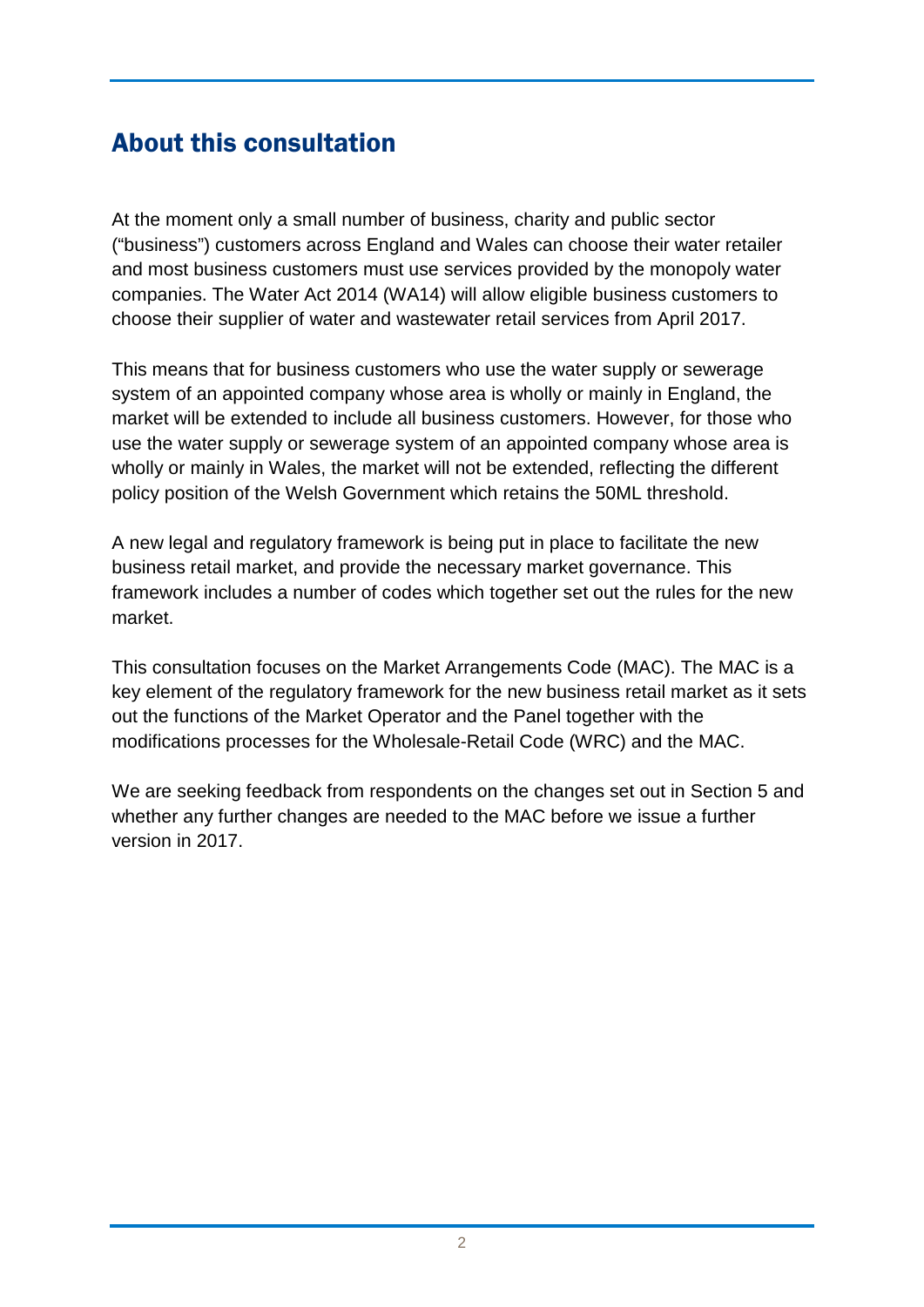### **Contents**

| 4. |                                                                   |  |
|----|-------------------------------------------------------------------|--|
| 5. | Proposed further changes to the draft Market Arrangements Code 11 |  |
|    |                                                                   |  |
|    |                                                                   |  |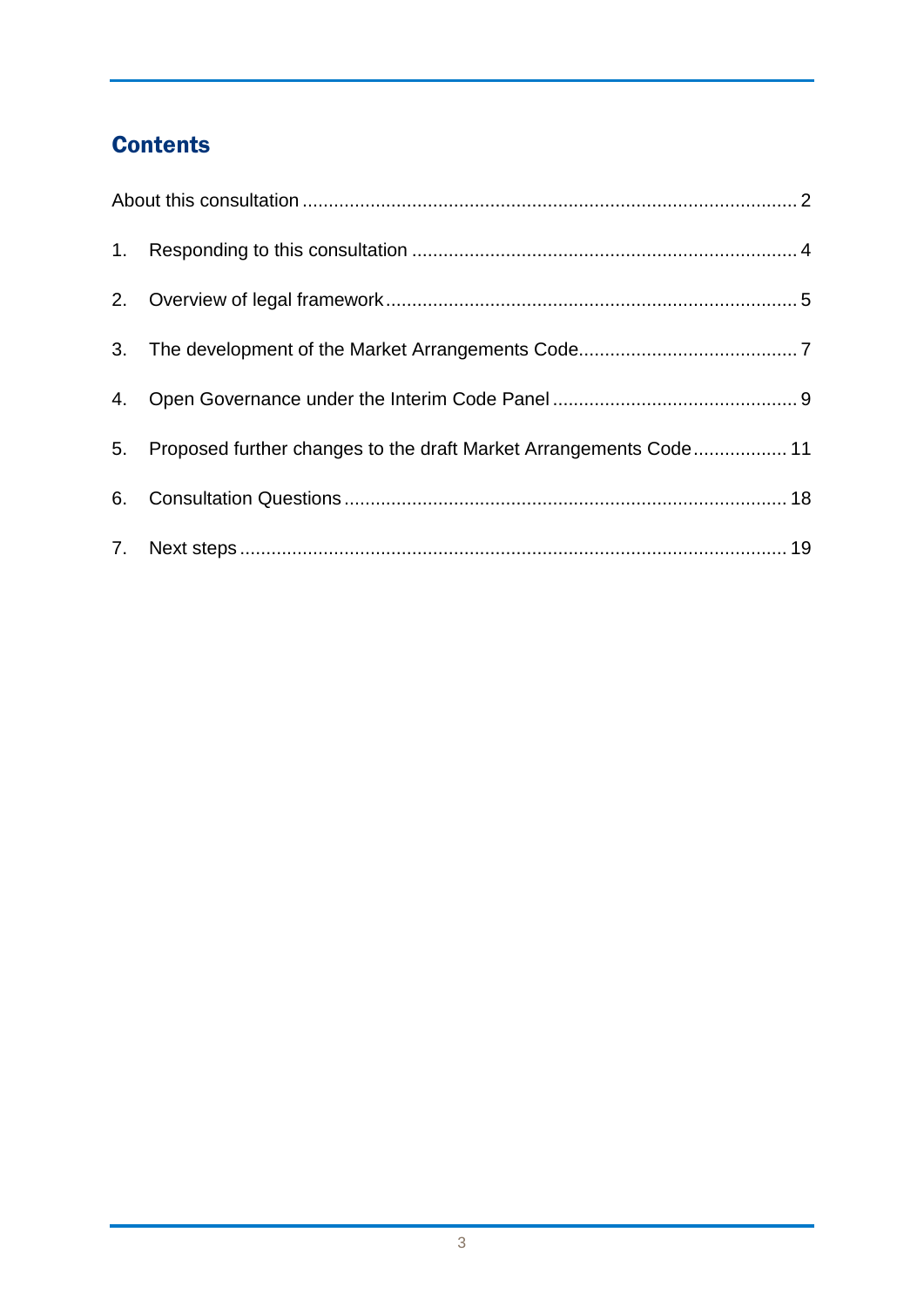### <span id="page-3-0"></span>1. Responding to this consultation

We welcome your comments on the Market Arrangements Code by Friday **16th December 2016**.

Please submit email responses to [retailmarketopening@ofwat.gsi.gov.uk,](mailto:retailmarketopening@ofwat.gsi.gov.uk) with the subject "MAC Consultation" or post them to:

MAC Consultation Retail Market Opening Programme **Ofwat** 21 Bloomsbury Street London WC1B 3HF

We will publish responses to this consultation on our website at [www.ofwat.gov.uk,](http://www.ofwat.gov.uk/) unless you indicate that you would like your response to remain unpublished. Information provided in response to this consultation, including personal information, may be published or disclosed in accordance with legislative or regulatory requirements, such as access to information legislation – primarily the Freedom of Information Act 2000 (FoIA), the Data Protection Act 1998 and the Environmental Information Regulations 2004.

If you would like the information that you provide to be treated as confidential, please be aware that, under the FoIA, there is a statutory 'Code of Practice' which deals, among other things, with obligations of confidence. In view of this, it would be helpful if you could explain to us why you regard the information you have provided as confidential. If we receive a request for disclosure of the information we will take full account of your explanation, but we cannot give an assurance that we can maintain confidentiality in all circumstances. An automatic confidentiality disclaimer generated by your IT system will not, of itself, be regarded as binding on Ofwat.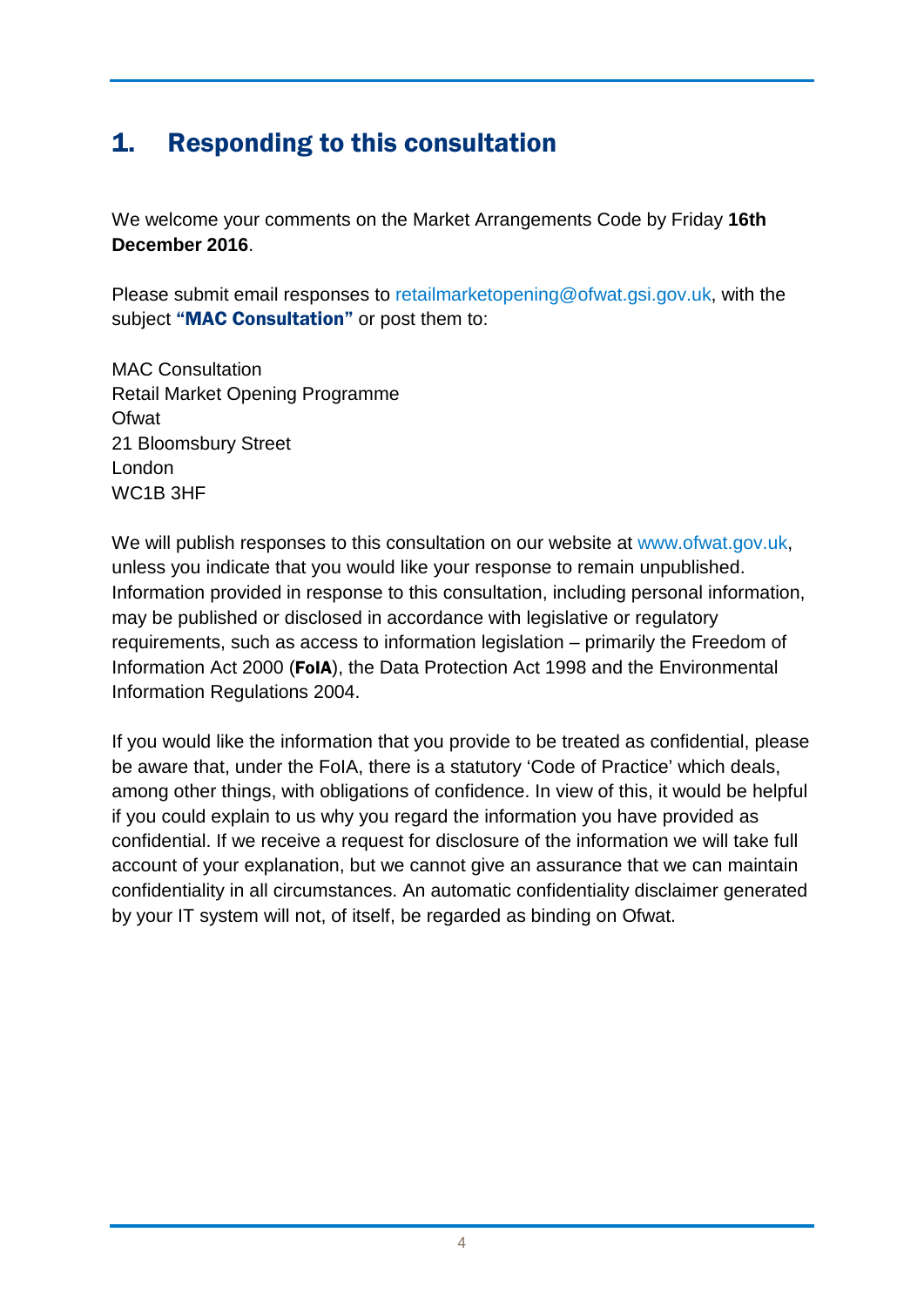## <span id="page-4-0"></span>2. Overview of legal framework

#### 2.1 Background

There are a number of codes which together set out the rules for the new business retail market. Some of these codes are required by legislation (Wholesale Retail Code (WRC), Interim Supply Code and Retail Exit Code) and some will be required under obligations contained in companies' (Instruments of Appointment (IoAs) and Water and Sewerage Supply Licences (WSSLs), Market Arrangements Code (MAC) and Customer Protection Code of Practice). The WRC and the MAC form a key part of the regulatory framework. In addition to this Consultation there is a separate consultation on the WRC. The other market codes – Interim Supply Code, Retail Exit Code and Customer Protection Code of Practice – are outside of the scope of either of these consultations.

#### 2.2 Market Arrangements Code (MAC)

The MAC is a non-statutory code which is established by conditions in Water Supply and Sewerage Licences and Instruments of Appointment (MAC Condition). The MAC applies to all Licensees and Appointees in England and Wales as a consequence of the MAC Condition. The MAC Condition places obligations on Licensees and Appointees to ensure that the MAC is established and maintained; and sets out the minimum requirements for what should be covered by the MAC. This includes the setting up of a panel to help oversee the WRC and the MAC including any changes to these codes, the role and function of the Market Operator (MO) and the systems and processes to support the Panel and the MO.

Integrated Undertakers are subject to the provisions of the Stapling Condition which in turn refers to Schedule 8 to the MAC for interpretation of obligations in the WRC, for these purposes. If an integrated undertaker wishes to seek further derogations from the application of the WRC to its particular circumstances, application can be made to Ofwat in accordance with the Stapling Condition Derogation process set out in the Derogations Guidance.

The MAC has been developed through detailed consultation with industry by the Open Water Programme alongside the WRC, for nearly two years and more detail on this process of development is contained in Section 3. The MAC has also been subject to change control by the Interim Code Panel (ICP) since August 2015 and more detail is provided in Section 4.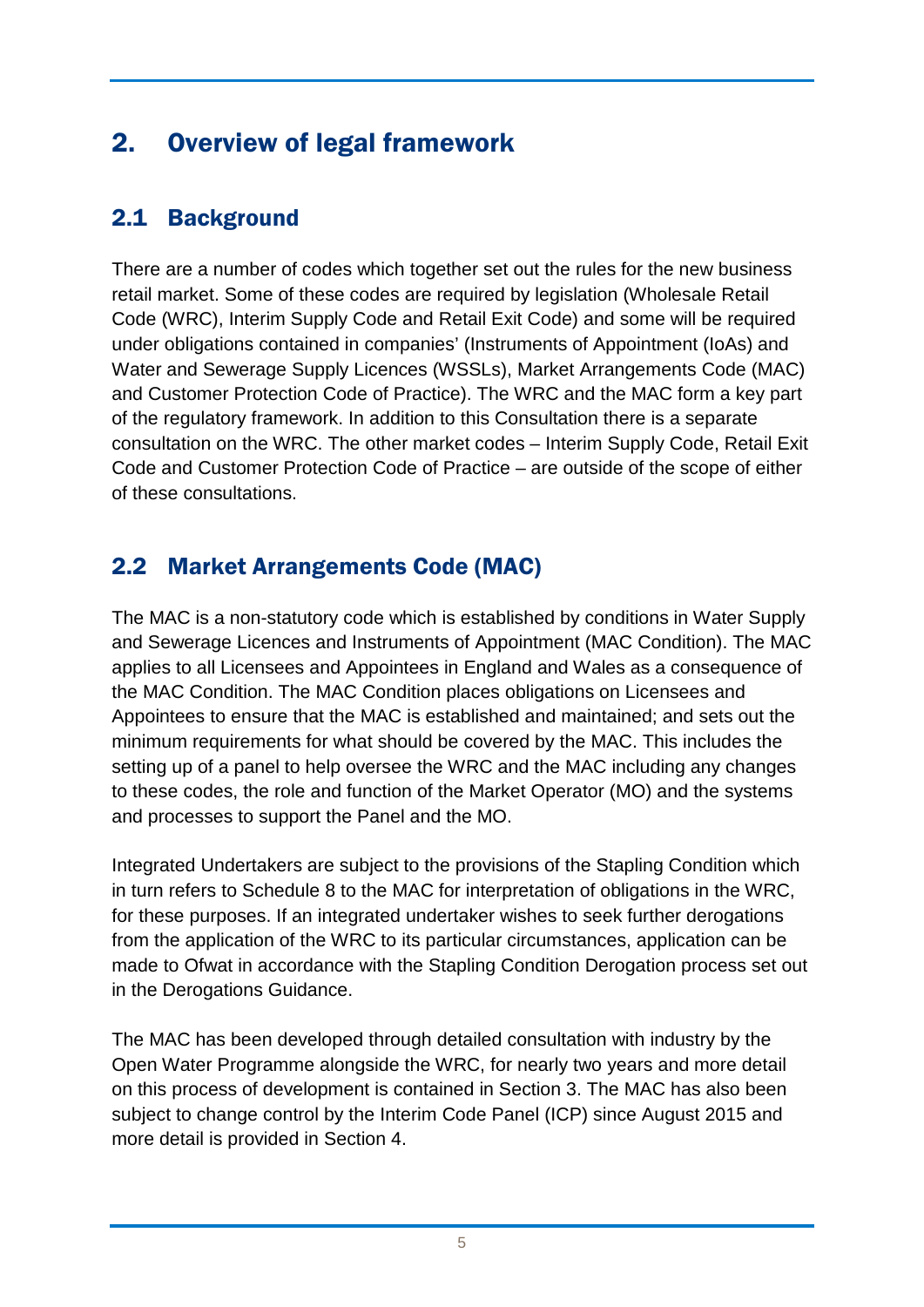### 2.3 Market Architecture Hierarchy

The legal framework makes limited provision for the hierarchy of documents for the purposes of a licensee or appointee seeking to comply with its obligations or in the event of conflict, particularly as regards the various new codes which could all fall within the definition of "Law". Ofwat has determined that a hierarchy in the legal framework which sets out the precedence of these documents for all interpretation purposes is required. Text has been added to the MAC which sets out the hierarchy in case of conflict, and the definition of "Law" has been amended consistent with the position on hierarchy

The text that has been added deals with the situation where there is any conflict between any of the codes with the statutory provisions or the Licences or Appointments, the order of precedence shall be:

(i) any Law other than any Appointment, any Licence, the Market Arrangements Code, the Wholesale Retail Code, the Interim Supply Code, the Retail Exit Code and the Customer Protection Code of Practice;

- (ii) any Appointment or Licence;
- (iii) the Market Arrangements Code:
- (iv) the Wholesale-Retail Code;
- (v) the Interim Supply Code and the Retail Exit Code; and
- (vi) the Customer Protection Code of Practice.

The intention is that Licensees and Appointees will be better able to ensure compliance with their obligations and Ofwat will be better able to enforce compliance with those obligations where appropriate.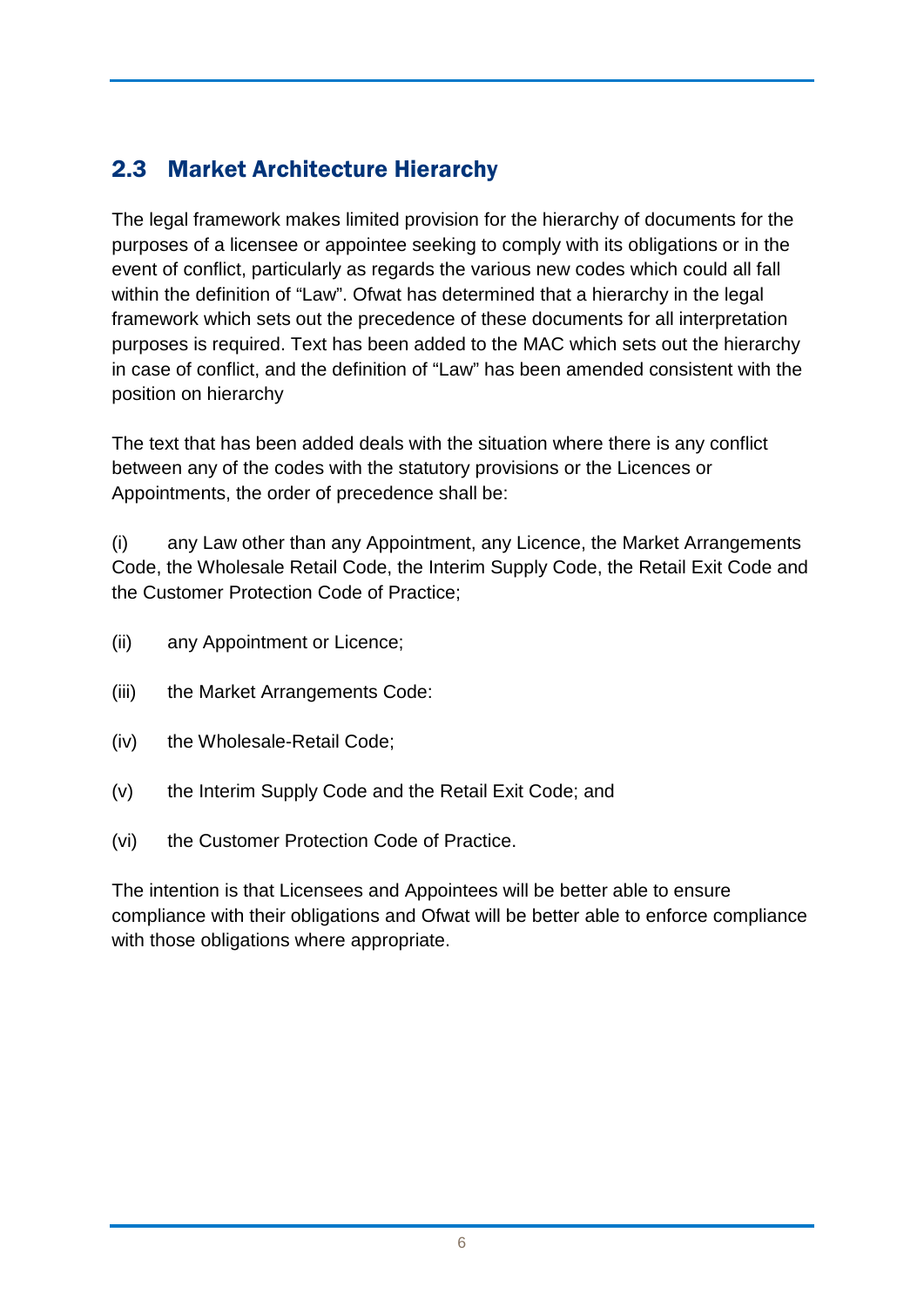### <span id="page-6-0"></span>3. The development of the Market Arrangements Code

#### 3.1 The Market Blueprint

The MAC has been in active development since 2014. It was first mentioned in the Market Blueprint, an initial consultation by Open Water published in January 2014. Details of the market blueprint and its development can be found [here.](https://www.mosl.co.uk/open-water/open-water-documents/download-category/market-blueprint/)

The MAC went through a number of detailed consultations during 2014 and 2015, as set out below.

#### 3.2 Market Architecture Plan (MAP1)

The Market Architecture Plan (MAP1) was consulted on in July 2014. The results of the consultation are published [here.](https://www.mosl.co.uk/open-water/open-water-documents/download-category/map/) MAP1 set out the principles behind the design of the market architecture, how companies and market participants would interact and how the MAC would develop and operate. This is important as the principles behind the development of market codes by industry ensure that all parties have an involvement and interest in the efficient operation of the market. This ensures that lessons are learnt, codes are efficient and the regulatory burden is minimised whilst ensuring efficient market operation.

#### 3.3 Market Architecture Plan 2 (MAP2)

The second Market Architecture Plan (MAP2) was consulted on in December 2014. The results of the consultation are published [here.](https://www.mosl.co.uk/open-water/open-water-documents/download-category/map-2/) MAP2 built on MAP1, further developing the market codes and architecture. It also considered the structure and interactions with the price review and how this would affect the operation of retail markets, data cleansing, and interaction with the systems, governance of the market architecture, the setting and structure of wholesale tariffs which are vital for market operation and payment credit and terms. The responses to the MAP2 consultation contained significant feedback on the MAC and how it should develop. This included how it would operate, what activities were included, how these activities should occur, the differences and similarities with the Scottish codes and how the legal framework would work.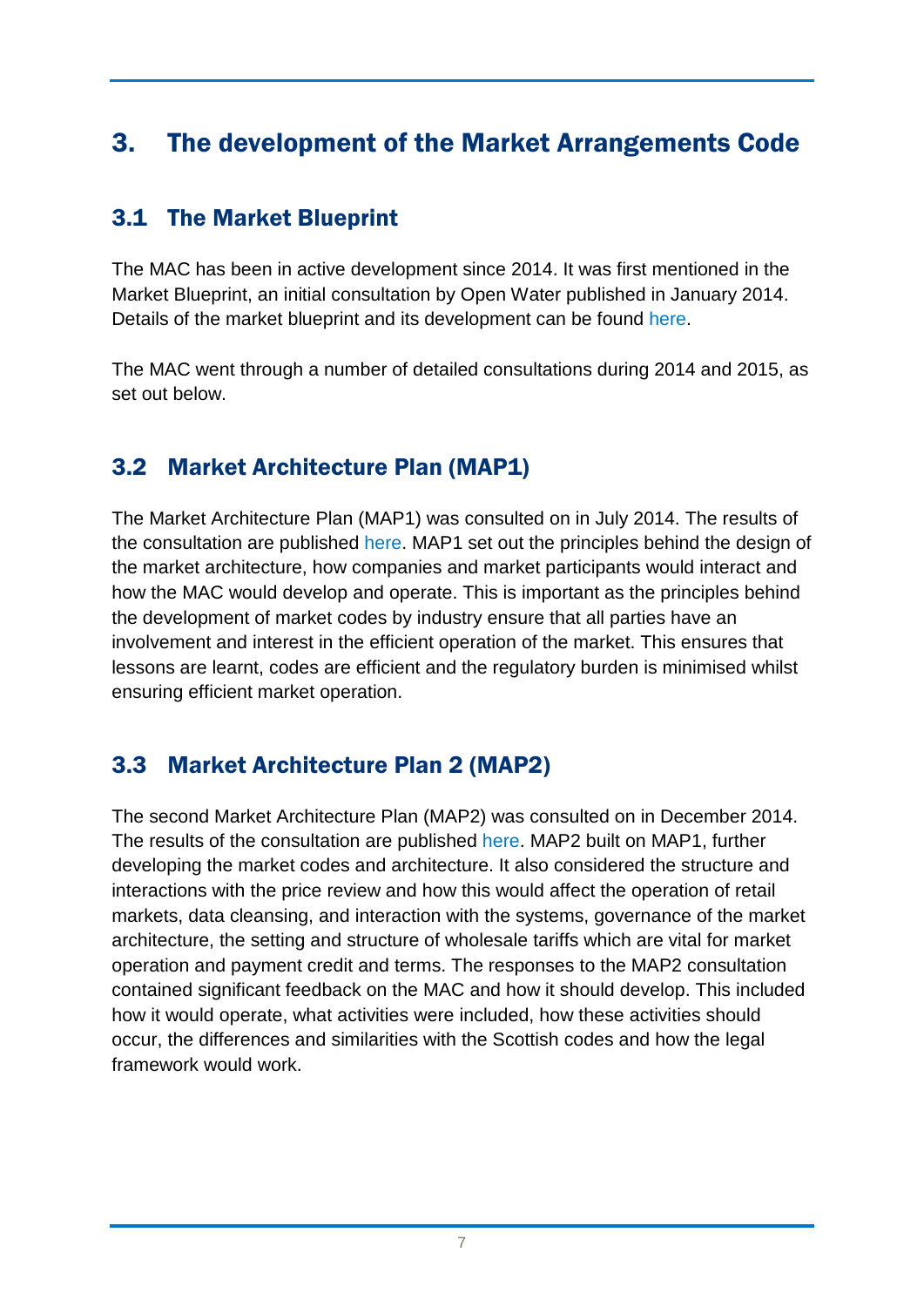### 3.4 Market Architecture Plan 3 (MAP3)

Market Architecture Plan (MAP3), which included of a full set of revised code technical / documents was published by MOSL in May 2015. The MAP3 publication (which came as a result of engagement through MAP2 and beyond) consisted of the fullest update / review and publication of documents to date. It provided an amended and updated MAC in track change version for market participants to have clear visibility of the discussion and amendments and updates that had been made. MAP3 is published [here.](https://www.mosl.co.uk/open-water/open-water-documents/download-category/map-3-technical-appendices/?dlpage=1)

The Drinking Water Inspectorate (DWI) and Environment Agency were extensively consulted on the MAC.

#### 3.5 Post MAP3

Intensive work through 2015 on the 'page turn' exercise as well as numerous workshops produced the version of the MAC which was used by the ICP and is available [here.](https://www.mosl.co.uk/documents/download-info/map-2-key-messages/)

Workshops held over 2015 considered a large number of the issues and the paperwork of these meetings and the reasons behind the existing drafting is available [here.](https://www.mosl.co.uk/documents/)

The development of the MOSL CMOS system and its interaction with the MAC and WRC involved the creation of both a [Pre Vendor MAP](https://www.mosl.co.uk/open-water/open-water-documents/download-category/pre-vendor-map/) and a [Post Vendor MAP.](https://www.mosl.co.uk/open-water/open-water-documents/download-category/post-vendor-map/?dlpage=7)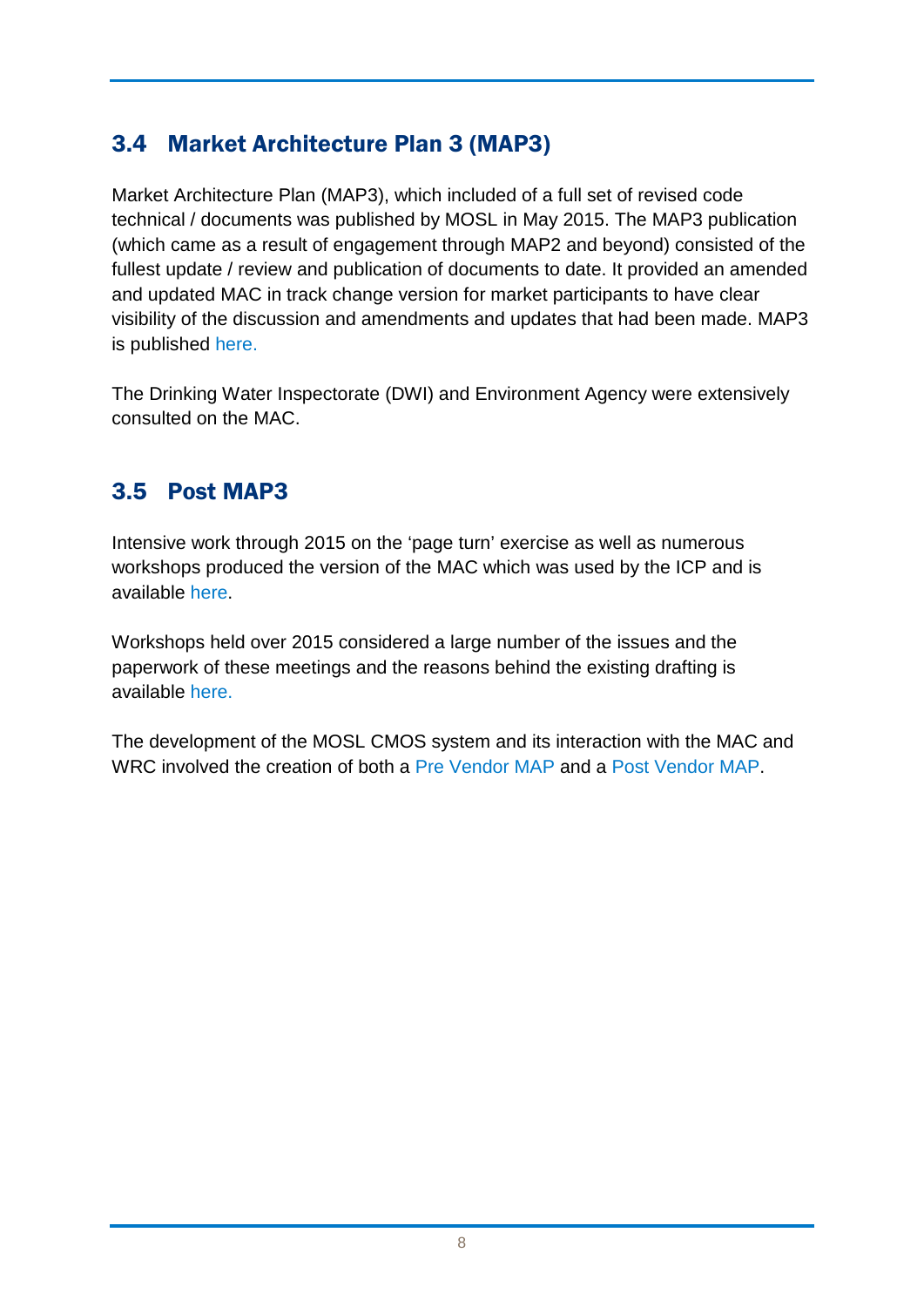### <span id="page-8-0"></span>4. Open Governance under the Interim Code Panel

#### 4.1 Role of the ICP

MAP2 introduced the provisions for an [Interim Code Panel](https://www.mosl.co.uk/open-water/open-water-documents/download-category/icp/) ("ICP"). The ICP was established in the summer of 2015 just before the publication of MAP3. It was set up to consider and recommend changes to the WRC and MAC in the period between publication of the Pre-Vendor Market Architecture Plan (MAP) and the establishment of the Panel in accordance with the provisions in the MAC. The ICP deals solely with changes to the WRC and MAC, a subset of the role of the Panel to be established under the MAC, and conducts its business in line with the relevant MAC provisions. Its terms of reference are [here.](https://www.mosl.co.uk/download/3780/)

#### 4.2 Composition of the ICP

It was felt that the detailed and technical changes presented by the development of the CMOS system would require a level of expert input best served by a cross section of industry experts. Hence the ICP is made up of a Chair appointed by Ofwat and two independent members appointed by the Chair and six members elected by Wholesalers and Retailers. All members speak as experts and do not represent the views of their employers nor the constituency which voted for them.

#### 4.3 Governance during CMOS development

As the system build continued, the ICP provided a transparent, adaptable process which could consider the impact of changes to the WRC and MAC on the development and operational capability of CMOS as well as the wider implications to market participants' systems. The ICP process has enabled the WRC and MAC to be changed without impeding the development of CMOS.

#### 4.4 Proposing changes to the codes

Ofwat, MOSL and participants have proposed changes to the market codes. The ICP's core remit was to make recommendations to Ofwat to either accept or reject the proposed changes to the WRC and the MAC. The formal baseline documents for this process were the versions that were included in the Pre-Vendor MAP, with any proposed changes to these falling to ICP to consider.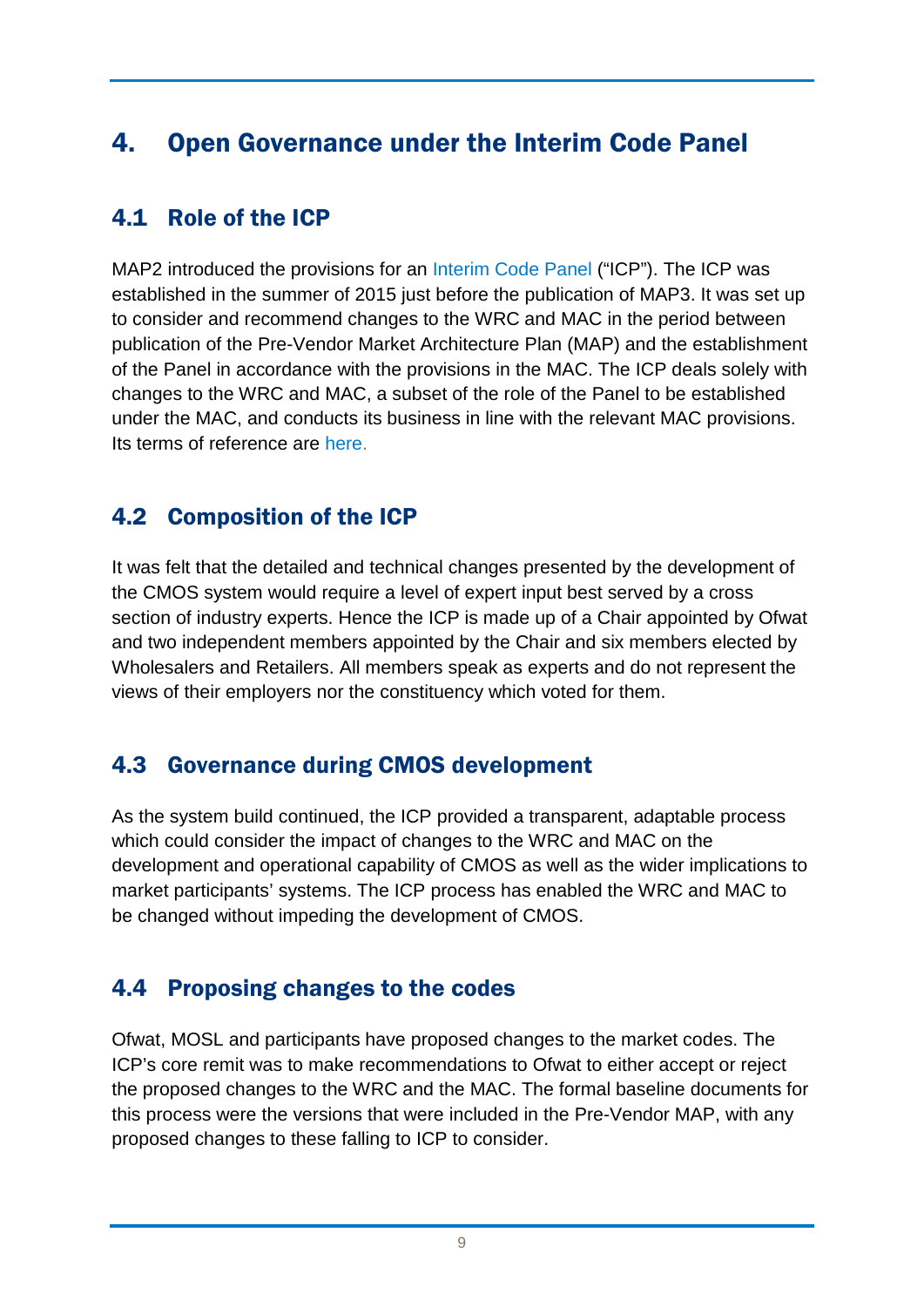This open governance has given stakeholders the ability to raise changes and challenge each individual change.

#### 4.5 Recommending and deciding on changes to the codes

The ICP only makes recommendations as to whether or not proposed changes to the Codes should be made. Ofwat decides whether or not proposed code changes are to be implemented. In total, over 60 changes have been approved by Ofwat. The code changes approved by Ofwat are published [here.](https://www.mosl.co.uk/open-water/open-water-documents/download-info/icp-change-proposal-control-log/)

The key criteria which govern the ICP's recommendations in respect of any change proposal are the Objectives and Principles set out in the Codes.

#### 4.6 ICP Secretariat

MOSL provides secretariat services to the ICP, including the ICP Secretary. In fulfilling this role, MOSL maintains and controls the code documentation, incorporating changes once they have been agreed by Ofwat.

Further information about the ICP can be found in MOSL's Information Note [ICPIN01.](https://www.mosl.co.uk/download/3777/)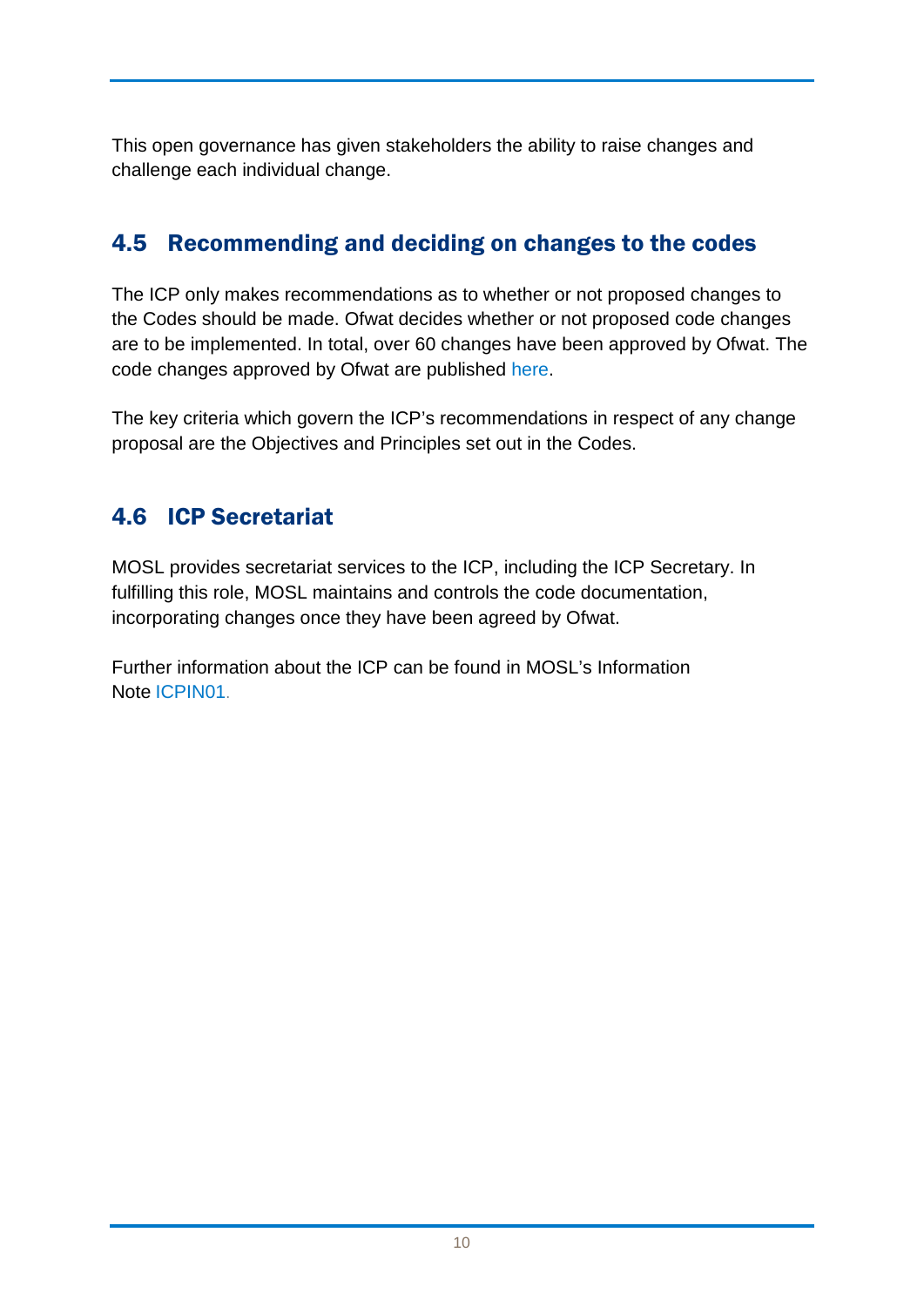#### <span id="page-10-0"></span>5. Proposed further changes to the draft Market Arrangements Code

As part of this consultation on the draft MAC, we are seeking views on some proposed further changes to the draft MAC in relation to the code change process. These proposed further changes are required to (1) make sure that the code change process is robust and effective, and (2) comply with the provisions of the MAC condition which is in the Instruments of Appointment (IoAs) and the Water Supply and/or Sewerage Licence (WSSL) standard conditions [both available here](http://www.ofwat.gov.uk/regulated-companies/licences/)

### 5.1 Background

The provisions of the Water Industry Act 1991 (as amended by the Water Act 2014), include provisions for Ofwat to modify and re-issue the WRC, as required. This includes a special process for urgent or minor changes, by which Ofwat may amend the code without consultation. In addition, to these statutory processes for amending the WRC, we propose to draw on the expertise of the Panel to inform our decision making in relation to the WRC. Details of the composition and role of the Panel are included in Section 5 of the draft MAC, and Section 6 includes provisions that set out the process for the Panel to consider and report to Ofwat on proposed modifications to the WRC.

As the MAC is not a statutory code, it is not covered by the statutory modifications process. Instead, the MAC condition in the IoAs and WSSL standard conditions require appointed companies and licensed retailers to make sure that the MAC includes certain provisions, including in relation to its own modifications process. Section 7 of the draft MAC contains provisions on the modifications process for the MAC. It is proposed that the Panel will have a similar role in relation to MAC modifications, by considering and reporting to Ofwat on any proposed modifications to the MAC.

We propose to amend the draft MAC to address four issues in relation to the code change processes. These are:

- Ofwat being able to set a timetable and/or process for the Panel's considerations in certain circumstances;
- Requiring the Panel to always provide a recommendation to Ofwat, to avoid the code change process stalling before Ofwat makes a decision;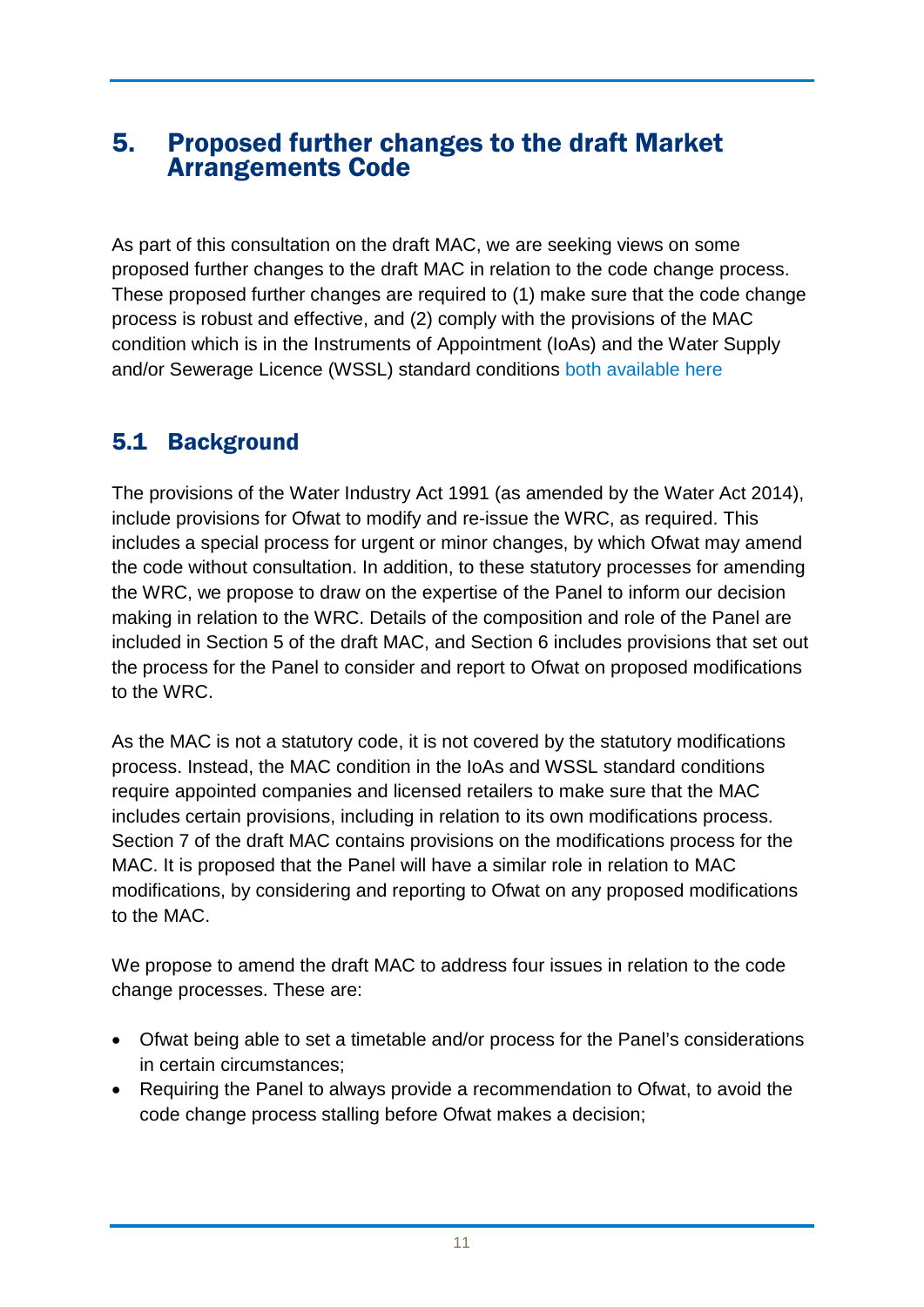- Adding provisions to allow the Panel to review and revise its Final Report, if necessary to correct any deficiencies in the report or to address any queries from Ofwat; and
- Adding provisions requiring the implementation of any changes to the MAC.

The rest of this Chapter explains these proposed changes in more detail. These proposals have been discussed with the ICP, and have been updated and refined to reflect comments from the ICP but did not go through the ICP process. We are now seeking comments from companies and other interested stakeholders on these proposed changes, before finalising the draft MAC.

### 5.2 Ofwat setting timetable for Panel considerations

The MAC condition in IoAs and WSSL standard conditions requires companies to make sure that the MAC includes provisions which allow Ofwat to set a timetable for the Panel to consider and report on proposed code changes. For example, in situations where code changes may be required as part of the implementation of wider regulatory developments or legislative changes.

To address this, we propose to introduce two new additional categories of code change proposal, for which Ofwat could set a timetable and/or process to be followed:

- Ofwat Timetabled Change Proposal (proposed by Ofwat); and
- Applicable Law Change Proposal (proposed by any other relevant party, and confirmed by Ofwat)

The table below summarises these different categories of code change proposals. Although the MAC condition only requires these in relation to MAC changes, we consider that there would be significant benefits from making similar changes to the WRC code change process too, as it would allow the Panel to consider related MAC and WRC proposals within the same process/timetable, and would allow Ofwat to seek the Panel's view on an urgent WRC change proposal in a situation where Ofwat may otherwise have to rely solely on the statutory process for urgent changes. So we propose to amend the WRC change process in Section 6 of the MAC to include these provisions, too.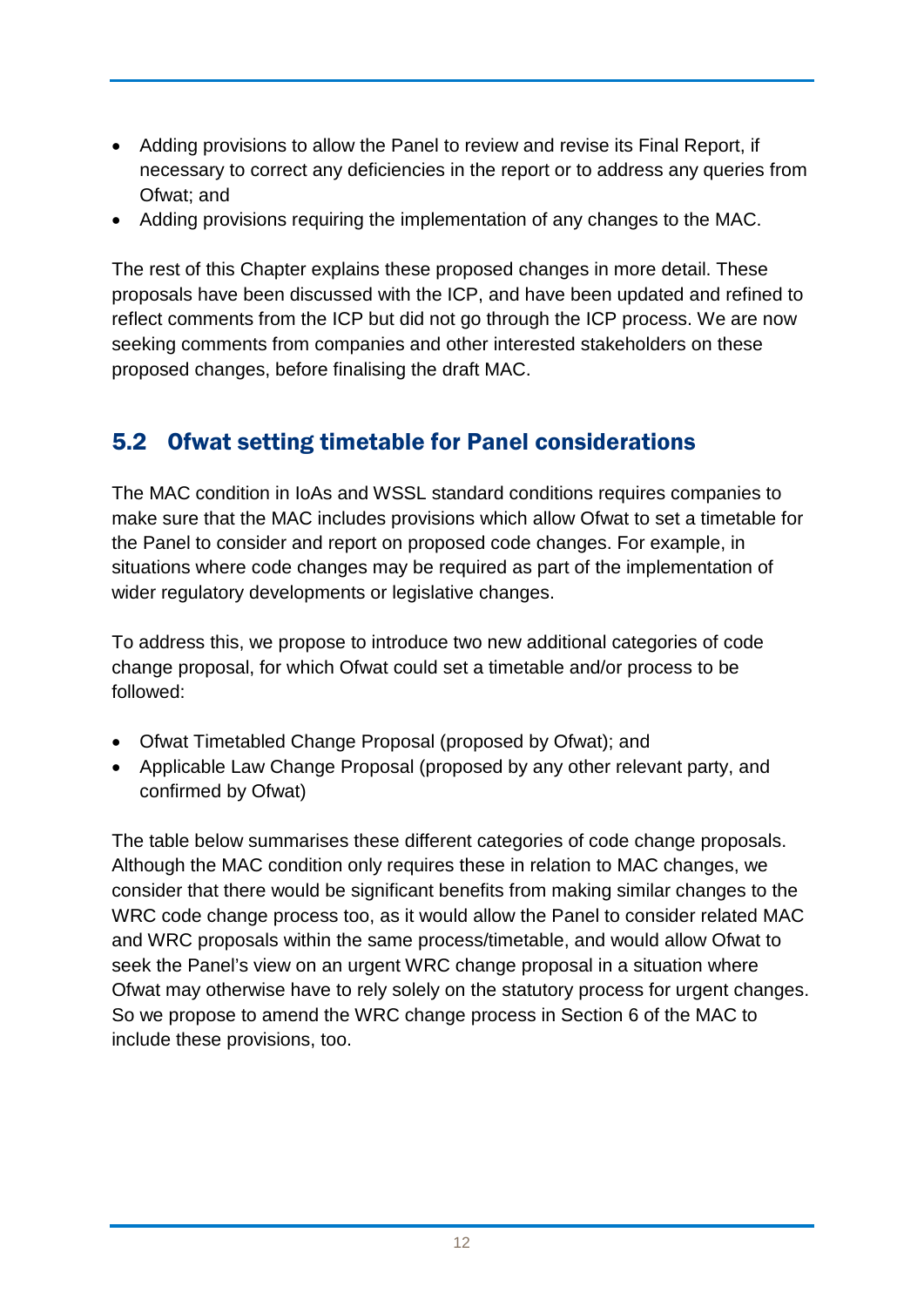#### Summary of the different types of change proposals

|                                                                  | Standard code <sup>1</sup><br><b>Change or</b><br><b>Charging</b><br><b>Change</b><br><b>Proposal</b>                                                                                                                                           | <b>Applicable Law</b><br><b>Change</b><br>proposal <sup>2</sup>                                                                                                                  | <b>Authority</b><br><b>Timetabled</b><br><b>Change</b><br>Proposal <sup>3</sup>                                                                                                                                                                                                                                                                                                                                                                                                                                                                                                      | <b>WRC only -</b><br>urgent or minor<br>changes                                                 |
|------------------------------------------------------------------|-------------------------------------------------------------------------------------------------------------------------------------------------------------------------------------------------------------------------------------------------|----------------------------------------------------------------------------------------------------------------------------------------------------------------------------------|--------------------------------------------------------------------------------------------------------------------------------------------------------------------------------------------------------------------------------------------------------------------------------------------------------------------------------------------------------------------------------------------------------------------------------------------------------------------------------------------------------------------------------------------------------------------------------------|-------------------------------------------------------------------------------------------------|
| <b>Description</b>                                               | Any Change<br>Proposal or<br><b>Charging Change</b><br>Proposal which<br>does not require<br>Ofwat to timetable<br>an exceptional<br>process.<br>We expect that the<br>majority of code<br>change proposals<br>will fall into this<br>category. | A Change<br>Proposal or<br>Charging Change<br>Proposal that the<br>proposer states is<br>necessary to<br>comply with or<br>implement any<br>Law, and Ofwat<br>agrees that it is. | A Change<br>Proposal or<br>Charging Change<br>Proposal raised by<br>Ofwat which Ofwat<br>considers should<br>be managed in<br>accordance with a<br>timetable and/or<br>process provided<br>by Ofwat.<br>This may include<br>change proposals<br>which are required<br>to implement wider<br>policy or legislative<br>changes, or those<br>that Ofwat<br>considers are<br>required urgently.<br>Derogation<br>changes may also<br>fall into this<br>category, because<br>Ofwat would have<br>already consulted<br>on the proposals<br>and would not<br>want a duplicative<br>process. | Urgent or minor<br>change to be made<br>by Ofwat under the<br>process set out in<br>legislation |
| <b>Applies to</b><br><b>WRC</b> and/or<br><b>MAC</b><br>changes? | MAC and WRC                                                                                                                                                                                                                                     | MAC and WRC                                                                                                                                                                      | MAC and WRC                                                                                                                                                                                                                                                                                                                                                                                                                                                                                                                                                                          | WRC only                                                                                        |

-

<span id="page-12-0"></span><sup>&</sup>lt;sup>1</sup> In the Market Arrangements Code change process, the proposal is called a "Market Arrangements" Code Change Proposal". In the Wholesale-Retail Code change process the proposal is called a "Change Proposal"

<span id="page-12-1"></span><sup>2</sup> Called an "Applicable Law Market Arrangements Code Change Proposal" in respect of such a proposal made in relation to the Market Arrangements Code

<span id="page-12-2"></span><sup>&</sup>lt;sup>3</sup> Called an "Authority Timetabled Market Arrangements Code Change Proposal" in respect of such a proposal made in relation to the Market Arrangements Code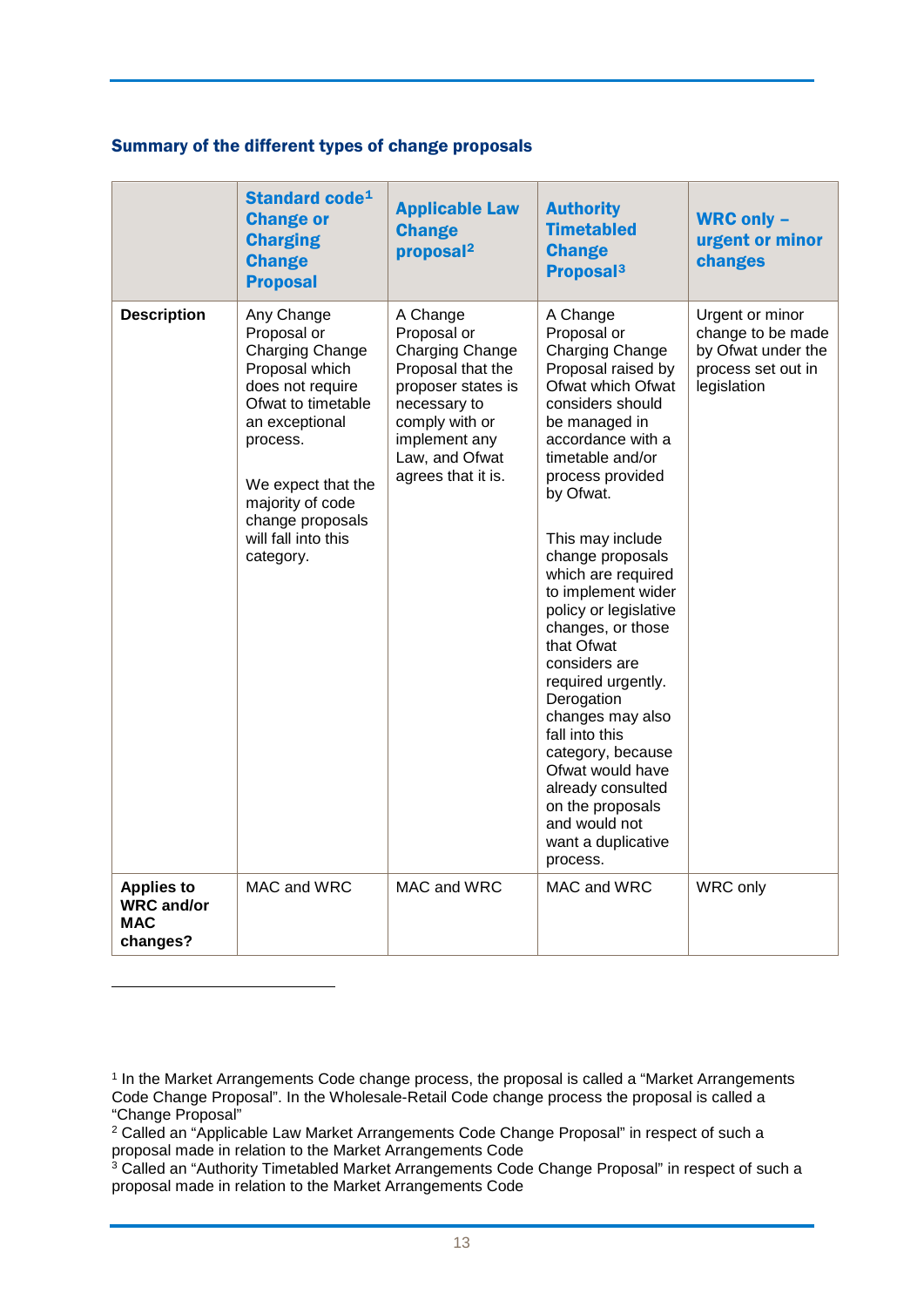| <b>Relevant legal</b><br>and/or<br>regulatory<br>framework | MAC and MAC<br>Condition in<br>Instruments of<br>Appointment and<br><b>WSSL Standard</b><br>Conditions                                                                                                                                                                     | MAC and MAC<br>Condition in<br>Instruments of<br>Appointment and<br><b>WSSL Standard</b><br>Conditions | MAC and MAC<br>Condition in<br>Instruments of<br>Appointment and<br><b>WSSL Standard</b><br>Conditions | Water Industry Act<br>1991 (as amended<br>by the Water Act<br>2014)                                                                                                                                                                                                                                                                                                                                                                                                                                                                                                                                    |
|------------------------------------------------------------|----------------------------------------------------------------------------------------------------------------------------------------------------------------------------------------------------------------------------------------------------------------------------|--------------------------------------------------------------------------------------------------------|--------------------------------------------------------------------------------------------------------|--------------------------------------------------------------------------------------------------------------------------------------------------------------------------------------------------------------------------------------------------------------------------------------------------------------------------------------------------------------------------------------------------------------------------------------------------------------------------------------------------------------------------------------------------------------------------------------------------------|
| Who can<br>propose?                                        | Any relevant party,<br>including Ofwat                                                                                                                                                                                                                                     | Any relevant party,<br>except for Ofwat                                                                | Ofwat only                                                                                             | Any stakeholder<br>may<br>request/provide<br>evidence to Ofwat<br>as to why an<br>urgent or minor<br>change is required                                                                                                                                                                                                                                                                                                                                                                                                                                                                                |
| <b>Process and</b><br>timetable to<br>be followed          | Standard code<br>change process as<br>set out in MAC.<br>The Panel may<br>decide to prioritise<br>or expedite certain<br><b>Change Proposals</b><br>or Charging<br><b>Change Proposals</b><br>if the proposer<br>provides evidence<br>to justify why that<br>is necessary. | Timetable and/or<br>process set by<br>Ofwat                                                            | Timetable and/or<br>process set by<br>Ofwat                                                            | The Panel will not<br>be involved in the<br>process for urgent<br>and minor<br>changes.<br>As set out in<br>s66DC of the<br>Water Industry Act<br>1991 Of wat may<br>implement the<br>change without<br>consultation, but<br>must then issue a<br>notice explaining<br>whether Ofwat<br>considered that<br>consultation was<br>unnecessary for<br>the change or<br>whether Ofwat<br>considered that the<br>change being<br>made without<br>delay was<br>necessary or<br>desirable. If such a<br>notice is not issued<br>within 6 months of<br>the change being<br>made, the code<br>change falls away. |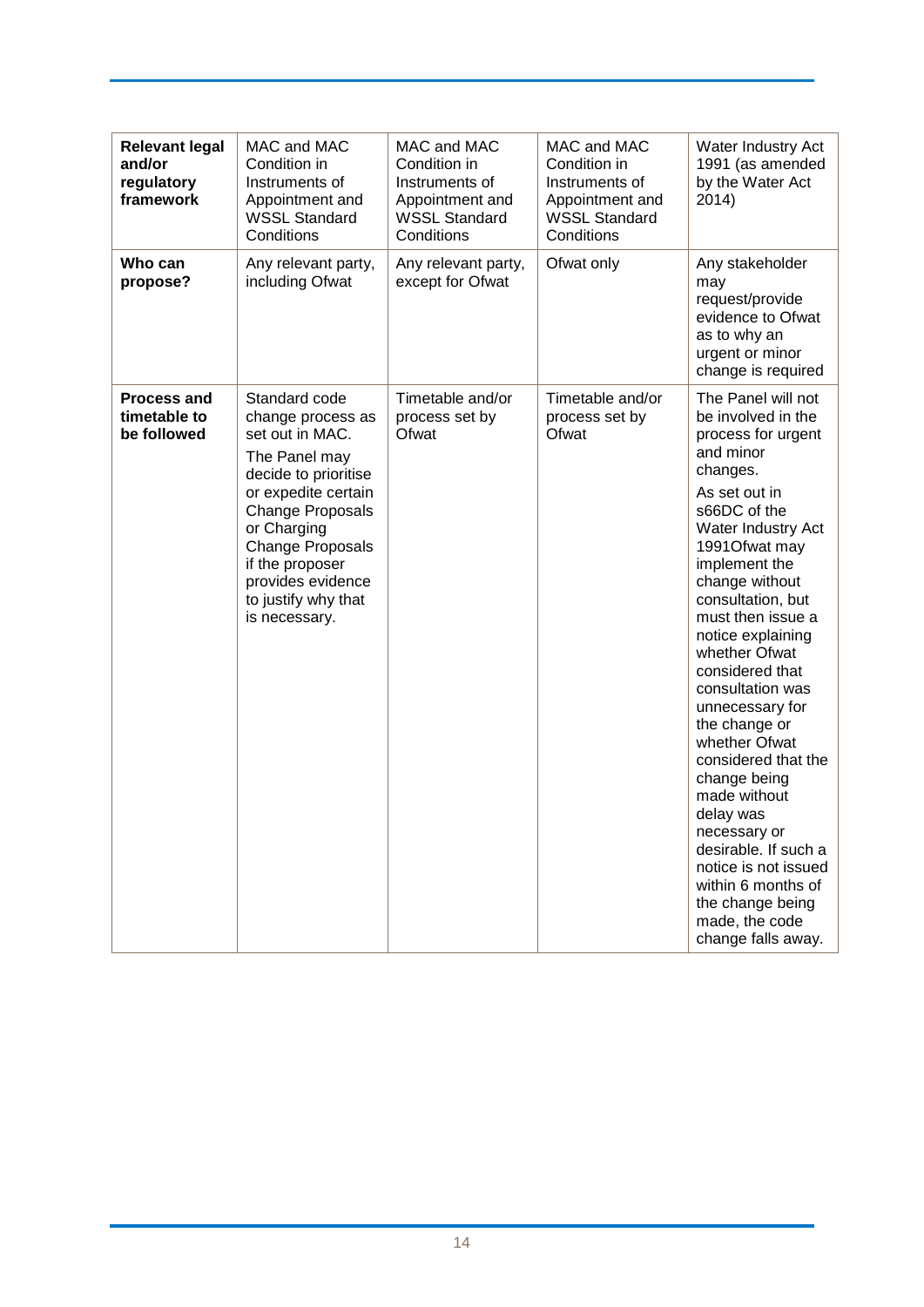The processes to be followed for each of these code change proposals are summarised in the following diagram:



In relation to the standard code change process (on the left hand side of the diagram above), we have proposed slightly amended drafting in sections 6 and 7 of the MAC to require the proposer to confirm when the proposed change should be implemented, and to fully justify any request for the Panel to progress the change proposal as a matter of urgency. This is to make sure that such requests for urgency are only made when the proposal is genuinely urgent. Exceptionally, and separate to the Panel process, it is possible that a company or other stakeholder such as a customer organisation may provide evidence to us and request that we use our statutory powers to make an urgent change to the WRC without consultation, if appropriate.

If these proposed changes are confirmed, further consequential amendments to the Code Change Proposal Forms in Schedule 7 may be required. For example, to require the proposer to indicate whether or not the proposed code change is required to comply with, or implement, any Law.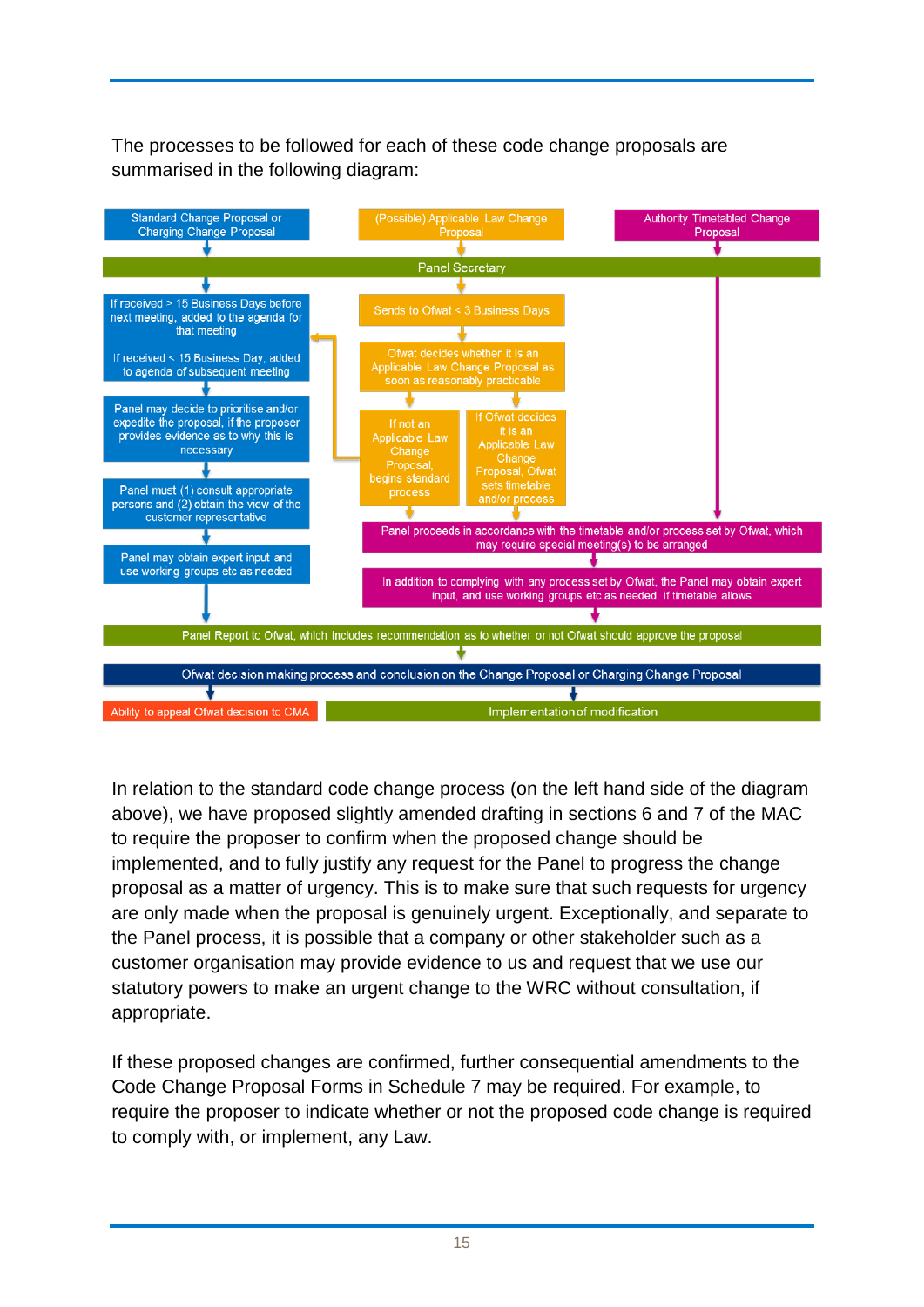#### 5.3 Panel Recommendation

We propose to amend the provisions about the Panel's recommendation, so that it is clearer that the Panel must always make a recommendation to Ofwat (to avoid the process stalling before Ofwat makes a decision), but recognising that the Panel only votes positively on the proposed code change. So we propose to remove the words 'if any' after 'recommendation', and add a statement, 'the Panel shall recommend that the Authority should not approve a Market Arrangements Code Change Proposal unless the Panel votes in favour of recommending the approval of that Market Arrangements Code Change Proposal'.

### 5.4 Panel Final Modification Report

We have proposed an amendment so that the Panel can review and revise the Final Report if necessary, without having to begin the whole code change process again. For example, this process may be used to correct any deficiencies in the report, or to allow the Panel to respond to any specific queries from Ofwat. We consider that this is a sensible improvement to make the process more efficient.

#### 5.5 Implementing the code change proposals

Although the WRC code change process sets out provisions about implementation of code changes in the Market Terms and CSD 0501, the MAC code change process in section 7 does not include any provisions about implementation of the changes. So we propose to include provisions in section 7 about implementation of the changes.

#### 5.6 Drafting and next steps

We have marked proposed amendments on the draft MAC to implement the proposals above as follows: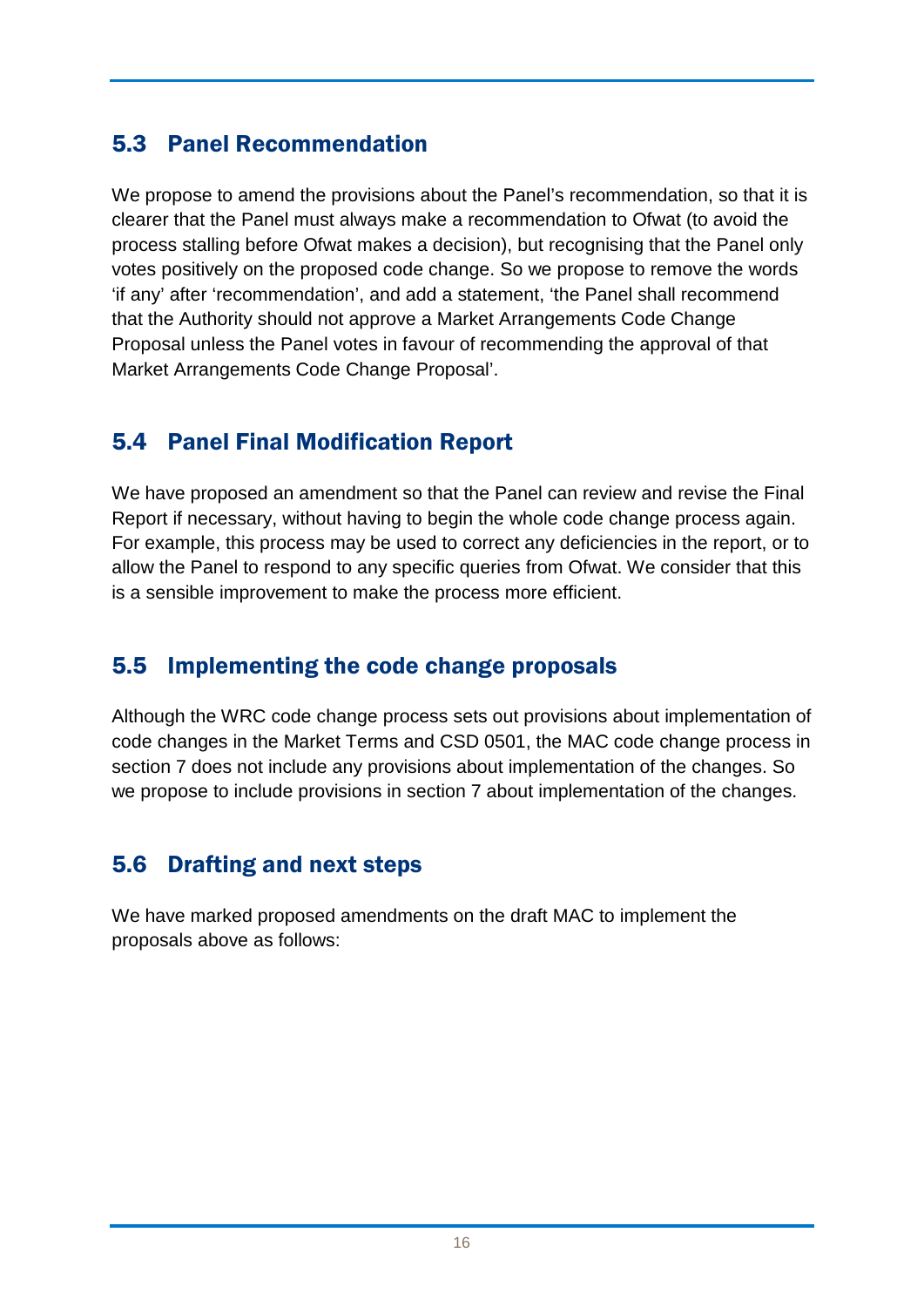| <b>Policy proposal</b>                                                                                                                                  | <b>WRC change process</b><br>(section 6) | <b>MAC change process</b><br>(section 7) |
|---------------------------------------------------------------------------------------------------------------------------------------------------------|------------------------------------------|------------------------------------------|
| <b>Compliance with MAC</b><br>condition - Ofwat setting<br>timetable                                                                                    | $6.2.1$ (e)<br>6.3.1<br>6.3.3            | 7.1.2(e)<br>7.2.1<br>7.2.3               |
| <b>Compliance with MAC</b><br>condition - Applicable<br>Law proposals must be<br>accepted by the Panel and<br>cannot be withdrawn<br>without permission | 6.2.1<br>6.3.1(b)                        | 7.1.3<br>$7.2.1$ (b)                     |
| <b>Justifying urgency</b>                                                                                                                               | 6.2.1(d)                                 | $7.1.2$ (d)                              |
| <b>Panel recommendation</b>                                                                                                                             | 6.3.5                                    | 7.2.5                                    |
| <b>Ability to revise and</b><br>resubmit Report                                                                                                         | 6.3.8                                    | 7.2.7                                    |
| <b>Implementing changes</b>                                                                                                                             | See Market Terms and CSD<br>0501         | 7.2.9                                    |

#### Summary of proposed amendments to the draft MAC

Stakeholders are encouraged to review and comment on the proposed drafting changes that are marked on the attached draft MAC, as part of any responses to this consultation. We will then consider those comments and, if necessary, amend the drafting. We plan to publish an updated version of the MAC in 2017, when we will confirm the final drafting for these changes. The changes would only take effect on the effective date of the MAC which will be set out in the MAC Framework Agreement. Please note these changes are only those that we consider necessary for compliance with the licence and accept further consequent changes (such as to the proposal form) may be needed in the future.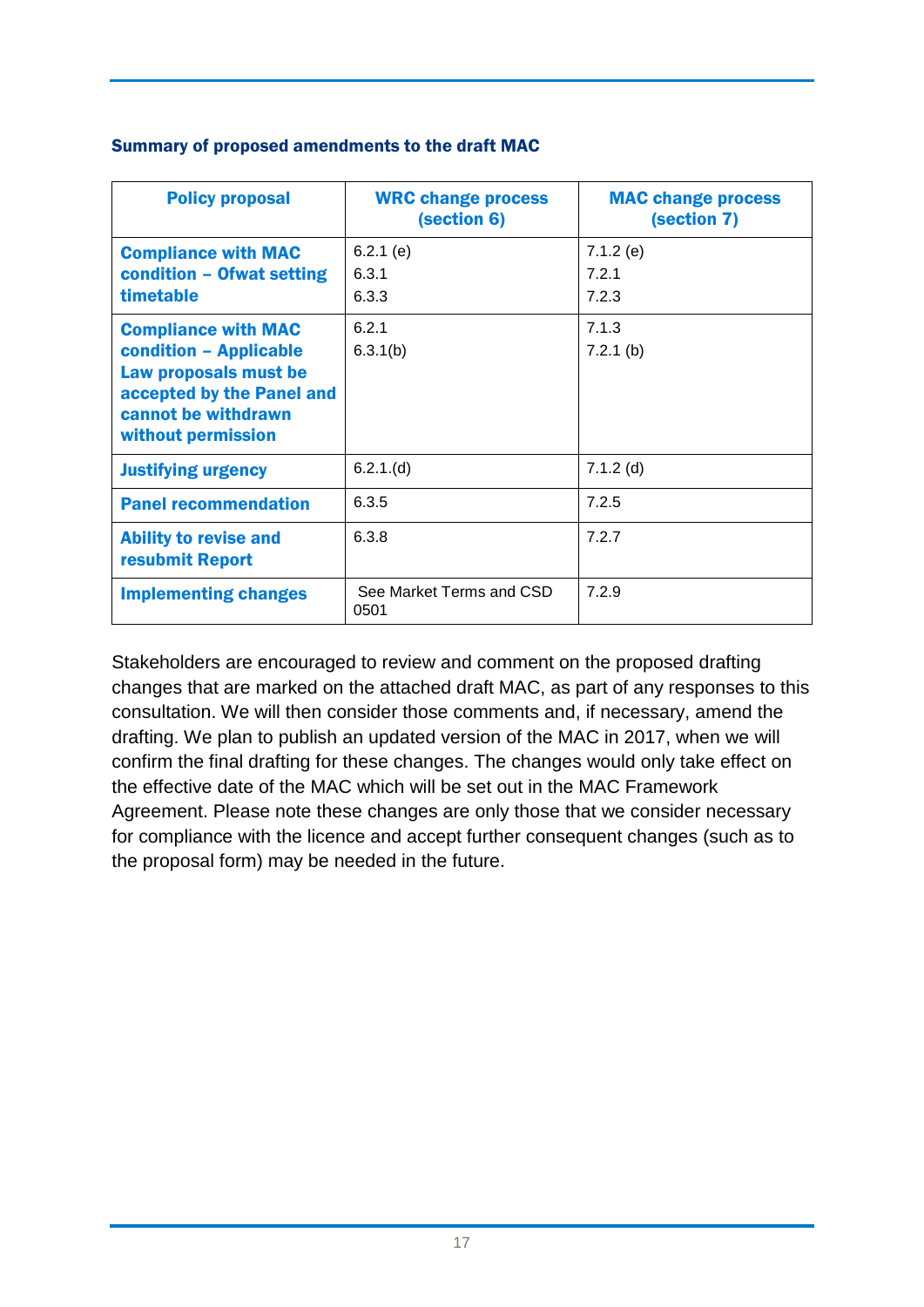## <span id="page-17-0"></span>6. Consultation Questions

#### **Consultation Questions**

We would be grateful for comments on the MAC drafting set out in the Consultation. In addition, we would welcome any suggested improvements to the MAC for the purposes of Market Opening as well as issues such as the document hierarchy or Stapling Condition.

To aid our consideration of your comments or suggested drafting it would be helpful if you could ensure that you make a full reference to the MAC provision you are making a comment about or to which you are suggesting a change.

In addition you should explain the rationale for the comment or suggested change together with your view on whether the change is needed prior to Market Opening and why. You should also explain why this change has not be raised earlier to the ICP or indeed whether this change has already been considered by the ICP.